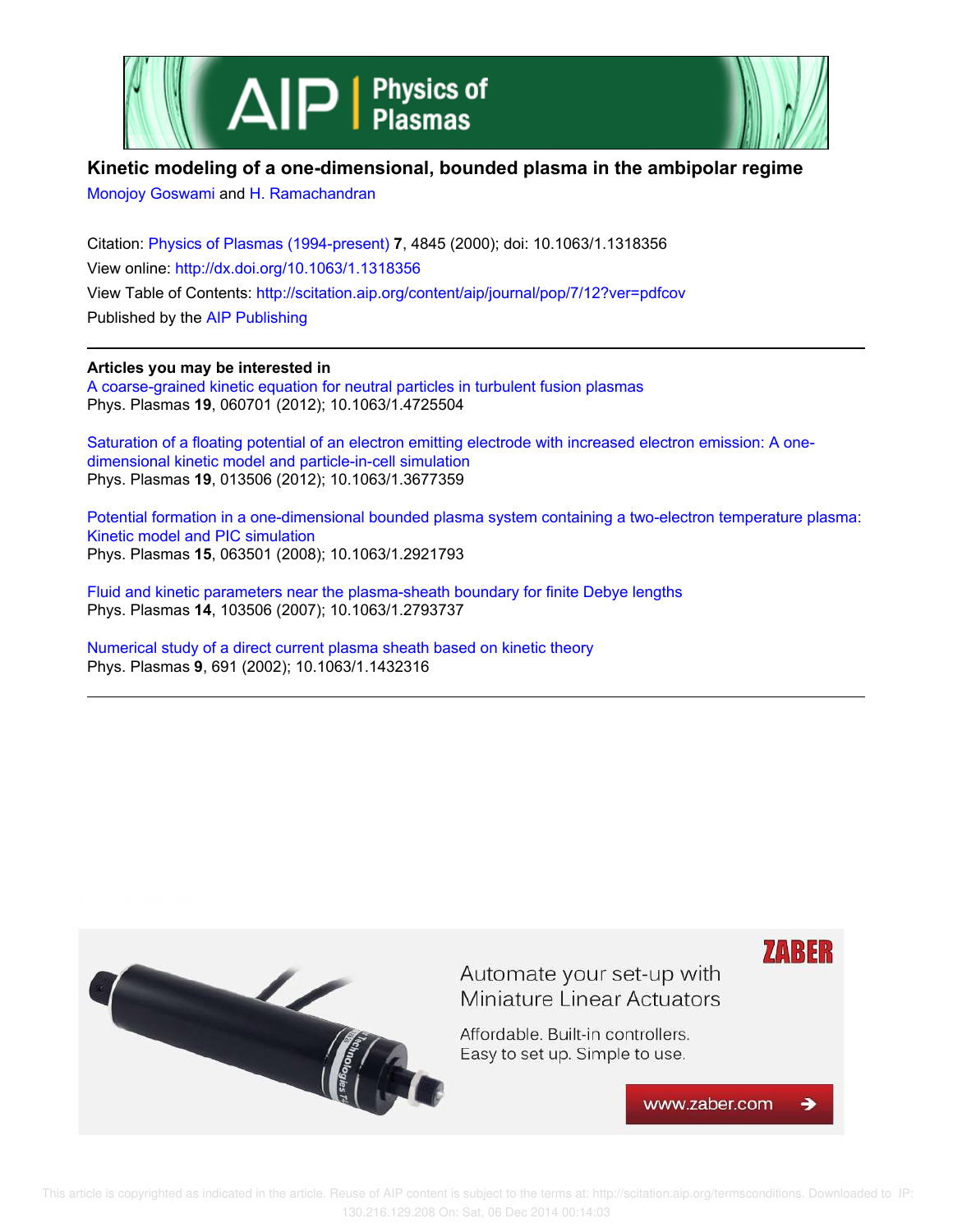# **Kinetic modeling of a one-dimensional, bounded plasma in the ambipolar regime**

Monojoy Goswami and H. Ramachandran *Institute for Plasma Research, Bhat, Gandhinagar 382 428, Gujarat, India*

 $(Received 31 May 2000; accepted 21 August 2000)$ 

In this paper we present a self-consistent kinetic simulation of a diffusion dominated bulk plasma region. Collisions have been modeled by a velocity-dependent Krook collision operator. The technique is capable of handling large systems—the results presented here are for systems  $100\lambda_{\text{mfp}}$ in extent—yet retains the details of the edge physics present. The distribution functions for the trapped and the transiting orbits and their moments are obtained. The density and potential profiles inside the bulk shows overall agreement with ambipolar predictions. The kinetic equivalent of *D<sup>A</sup>* is obtained and compared to the fluid prediction. The validity of the code and the observed deviations from fluid treatments are discussed. © *2000 American Institute of Physics.*  $[S1070-664X(00)01112-5]$ 

### **I. INTRODUCTION**

The modeling of a glow discharge plasma has its importance in the plasma processing industry, such as in plasma deposition, etching, and processing of semiconductor materials.<sup>1</sup> The transport dominated region of such plasmas are conventionally treated as fluid.<sup>2,3</sup> It is assumed that the distribution functions are nearly Maxwellian and that the behavior is therefore correctly expressible in terms of fluid equations, as given in Ref. 4. The edge region of a plasma is often modeled as fluid, but here the assumption of diffusive flow is questionable due to the presence of a strong field.<sup>5</sup>

There has been a considerable amount of work done in the modeling of the positive column of glow discharge plasma. The first attempt was carried out by Persson,<sup>6</sup> who used fluid theory to solve the ambipolar problem analytically. Using the Boltzmann equation for the electrons and fluid ions Blank<sup>5</sup> treated the positive column for the case of a constant electron–neutral recoil collision time for momentum transfer, in the limit where inelastic collisions play a weak role in determining the shape of the body of the electron distribution function. Bissell and Johnson<sup>7</sup> have solved the plasma equation for a warm collisionless plasma with a Maxwellian particle source in plane parallel geometry. Metze *et al.*<sup>8</sup> have modeled the positive column of a dc discharge for a plasma in a cylindrical system and obtained the radial distribution of ion and electron densities and electric field strength. Their fluid model can be utilized for conditions ranging from the ambipolar diffusion limit to the free diffusion limit. Valentini *et al.*<sup>9</sup> have carried out a generalized fluid study for the positive column for nonemitting electrodes. For a multicomponent plasma Valentini and Herrmann<sup>10</sup> have done a fluid modeling of the boundary value problem. Kouznetsov *et al.*<sup>11</sup> have carried out extensive fluid modeling for the positive column of electronegative plasmas. Recently two-dimensional fluid model of an inductively coupled plasma has been carried out by Bukowski.<sup>12</sup> They have compared their data with experimental spatial profiles, which shows nice agreement between experiment and modeling. Gudmundsson and Lieberman<sup>13</sup> have modeled a planar inductive oxygen discharge using fluid theory and compared their result with experiments. Their fluid modeling shows good agreement with experiments. A pseudospectral discretization method based on polynomial trial functions have been used by Lin *et al.*<sup>14</sup> to solve a self-consistent dc discharge model and have studied the interplay between modeling assumptions and convergence of the numerical solution techniques.

Issues that still remain unclear are the following.

- $(1)$  How valid is it to model source-driven ions via fluid equations?
- $(2)$  What is the equation of state for ions in the bulk region?
- (3) What is the kinetically correct expression for the ambipolar diffusion coefficient?
- $(4)$  How accurately can a kinetic code pin down such coefficients, i.e., what are the errors present in the numerically computed values?
- (5) What nonfluid effects, if any, are present?

In a previous treatment of this problem, the authors carried out a one-dimensional fluid treatment of a bounded, weakly ionized plasma that included diffusion and flow both in the bulk and in the collisional presheath region.<sup>15</sup> The finding was that ambipolar predictions are indeed good in the center of the plasma but fail near the edge. However, near the edge, fluid theory itself is invalid (see, for example, Ref. 4). A kinetic treatment of the same problem was therefore carried out using a particle conserving Krook collision operator.<sup>16</sup> This paper is the first report on the treatment, and in it we discuss the nature of plasma equilibria in the center of the plasma.

The paper is organized as follows. In Sec. II we describe the model assumed for the plasma system and develop the equations to be solved. In Sec. III we develop a third-order accurate analytic approximation to the kernel of the equation developed in Sec. II. In Sec. IV we discuss the numerical algorithm followed in the code. In Sec. V we present the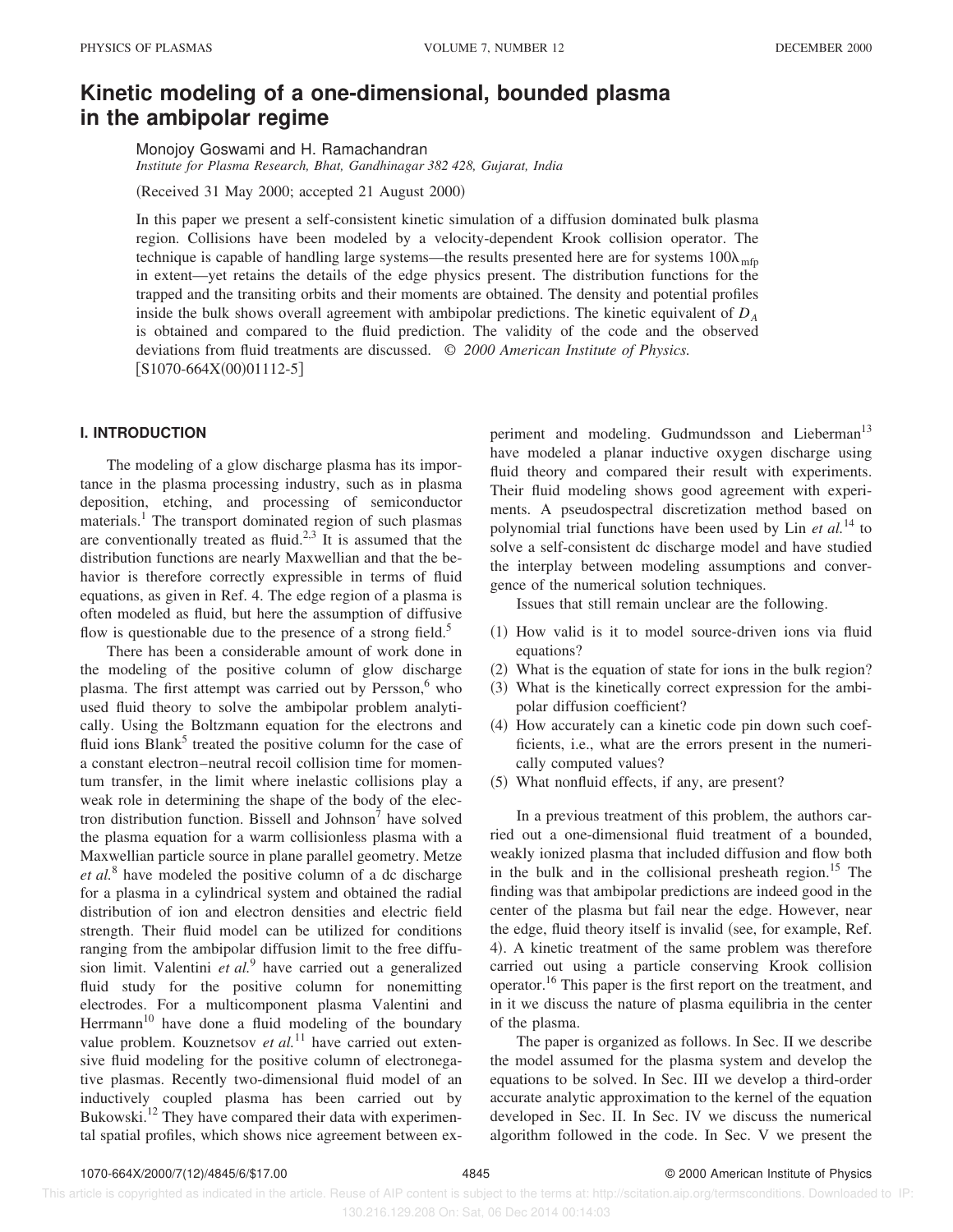

FIG. 1. Model of system assumed in this paper. A one-dimensional plasma is confined between walls, which are assumed electrically floating. The region of analysis is well inside the bulk plasma, A distributed source is present throughout the system.

results and discuss the validity issues and conclude the paper by summarizing the implications for ambipolar treatments of plasmas.

#### **II. MODEL EQUATIONS**

The model problem under study consists of a bounded one-dimensional, kinetic plasma, under steady-state (timeindependent) conditions, as presented in Fig. 1. The plasma is assumed to be one where ion–neutral collisions dominate, and where the electrons are collisional enough to be thermalized. The equations are only valid in the quasineutral plasma, and the sheath region itself is assumed to be ideal. As indicated in the figure, the code is also capable of simulating a portion of the plasma column. The terminating boundaries are assumed to be floating electrically and zero current is assumed to flow to the walls. A uniform source is assumed present throughout the plasma column, and the source is assumed to inject a stationary Maxwellian distribution of particles at temperature  $T_0$ . Shaped and non-Maxwellian sources are within the capability of the code, but are not discussed here.

The ions are modeled as kinetic and subject to a Krook collision operator $16$  as well as a source:

$$
M\frac{df(\xi,M)}{d\xi} - \frac{d\psi(\xi)}{d\xi} \frac{df(\xi,M)}{dM}
$$
  
= 
$$
-\nu_i(\xi,M)[f - n(\xi)g_0(M)] + S(\xi,M),
$$
 (1)

where  $f(\xi, M)$  is the one-particle distribution function of ions and  $\xi = x/L$  and  $M = v/c_s$  are the position and velocity coordinates, respectively, normalized to the machine size *L* and the ion-acoustic velocity  $c_s = \sqrt{T_e/m_i}$ . Here  $\psi = e \phi/T_e$ is the electrostatic potential normalized to the the electron temperature (assumed constant). Here  $S$  is the source distribution function and  $g_0$  is a unit density Maxwellian distribution with zero drift and temperature  $T_0$  (representing the temperature of the neutral background and assumed constant). Also,  $v_i$  is the collision cross section for ion–neutral collisions. The collision operator conserves particles if  $n(\xi) = \int v_i f(M) dM / \int v_i g(M) dM$ . For the results reported in this paper,  $n(\xi)$  has been taken to be the number density of ions,  $\int f(M) dM$ . The consequence is that the collision operator itself is also a source (or sink) of particles, and the total source is the sum of the explicit source and the collisional source. This is further discussed in Sec. V.

Equation  $(1)$  may be solved for f along the characteristics of the orbits, which are just lines of constant energy. It is worth noting here that the characteristics of Eq. (1) are *not* the single-particle orbits of ions in this system. An ion in this system would experience drag and would slow down, thus losing energy. The characteristics of Eq.  $(1)$ , on the other hand, correspond to the orbit of a drag-free ion. Equation  $(1)$ then becomes

$$
\frac{df(\tau;\xi_1,E)}{d\tau} + \nu_i(\tau;\xi_1,E)f(\tau;\xi_1,E)
$$
  
=  $\nu_i(\tau;\xi_1,E)n(\tau;\xi_1,E)g_0(\tau;\xi_1,E) + S(\tau;\xi_1,E),$  (2)

where  $\tau = c_s(t - t_1)/L$  is the Lagrangian time normalized to  $L/c_s$  and  $\xi_1$  is the initial value of  $\xi$ . Equation (2) is an ordinary differential equation that is easily solved to yield

$$
f(\xi, E) = \int_{\xi_1}^{\xi} \left( \frac{S(\xi', E)}{\nu(\xi', E)} + n(\xi') g[M(\xi', E)] \right)
$$

$$
\times \left[ \frac{\nu(\xi', E)}{M(\xi', E)} \exp\left(-\int_{\xi'}^{\xi} \frac{\nu(\xi'', E)}{M(\xi'', E)} d\xi''\right) \right] d\xi'
$$

$$
+ f(\xi_1, E) \exp\left(-\int_{\xi_1}^{\xi} \frac{\nu(\xi'', E)}{M(\xi'', E)} d\xi''\right), \tag{3}
$$

where  $\tau$  has been transformed back to  $\xi$  using  $d\tau = d\xi/M$ . Equation (3) is valid both for  $\xi > \xi_1$  and for  $\xi_1 > \xi$ , since  $(\xi - \xi_1)/M > 0$  always holds, i.e., *f* is calculated based on information received earlier in Lagrangian time.

The collision frequency is assumed to have a velocity dependence of the following form:

$$
\nu(\xi, E) = \nu_0 \left( 1 + \frac{M(\xi, E)}{\bar{M}} \right),\tag{4}
$$

where  $\overline{M} = \sqrt{T_i/T_e}$  is the normalized ion thermal velocity, and  $2\nu_0$  is the ion–neutral collision frequency for thermal ions. This model yields a constant  $\lambda_{\text{mfp}}$  for fast ions, consistent with the idea of scattering off a random collection of stationary scattering points, while it yields a constant  $\nu$  for slow ions, consistent with the idea of collisions experienced by a stationary particle in an ideal gas. For this treatment,  $\nu_0$ is assumed independent of position.

#### **III. APPROXIMATING THE KERNEL**

Equation  $(3)$  is numerically expensive to compute as it is a double integral. This double integral can be reduced to two single integrals by recognizing the expression as a convolution. However, the resulting expression involves the ratio of two exponential terms with large exponents, causing numerical inaccuracies and overflow (or underflow) problems. The approach used in this paper has been to obtain an analytic approximation for the kernel of the integral in Eq.  $(3)$ ,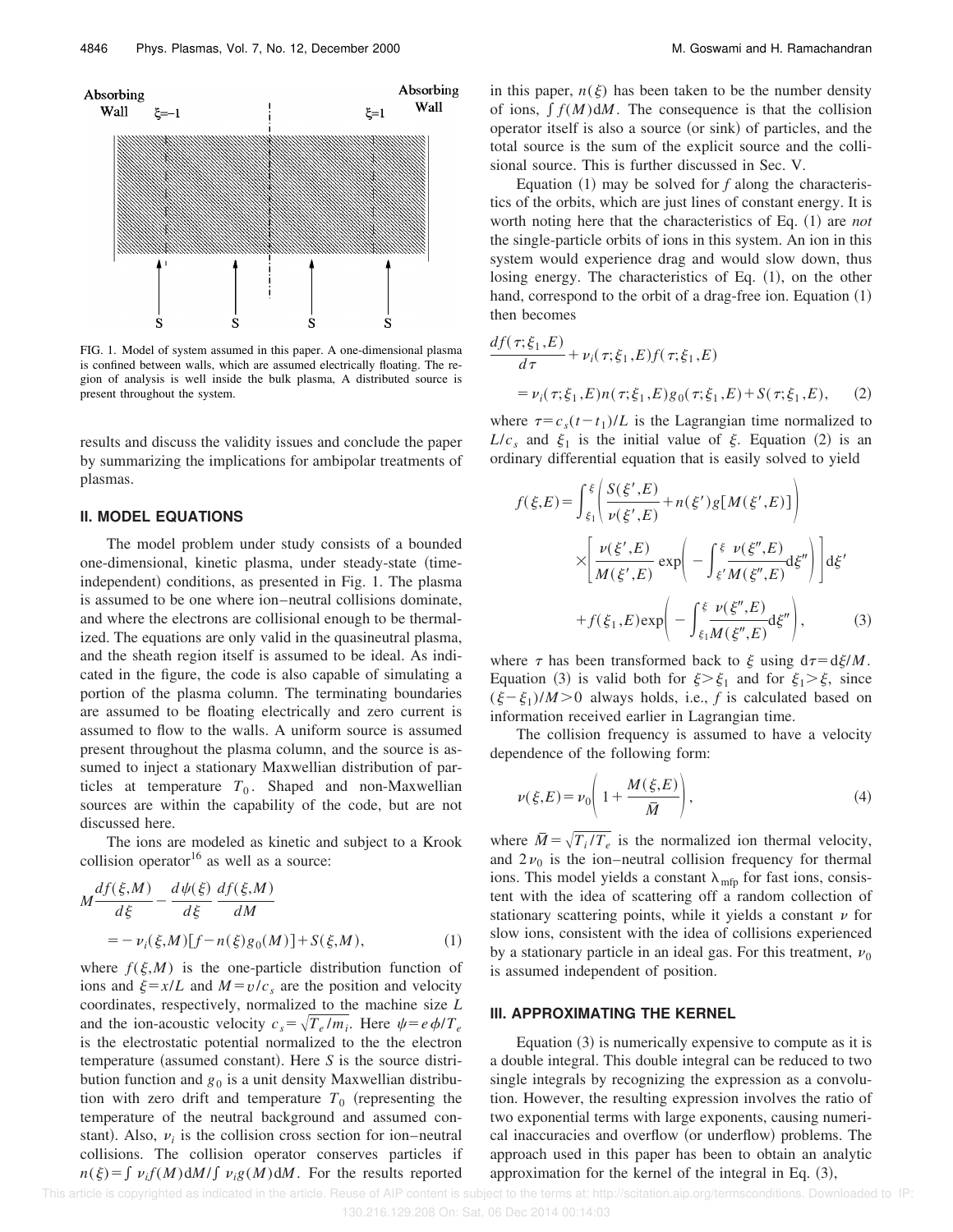$$
\Lambda(\xi,\xi',E) = \frac{\nu(\xi',E)}{M(\xi',E)} \exp\left(-\int_{\xi'}^{\xi} \frac{\nu(\xi'',E)}{M(\xi'',E)} d\xi''\right),\qquad(5)
$$

thereby short-circuiting much of the computational overhead. The expression obtained below is correct to  $\mathcal{O}[(\xi - \xi')^3]$ , and the resulting errors must be tracked and kept within the required limits.

The potential profile is first approximated to second order, about a point  $\xi = \xi_0$ :

$$
\psi(\xi) = \frac{\psi_0''}{2} \left[ \left( (\xi - \xi_0) + \frac{\psi_0'}{\psi_0''} \right)^2 + \frac{2\psi_0}{\psi_0''} - \left( \frac{\psi_0'}{\psi_0''} \right)^2 \right] + \mathcal{O}[(\xi - \xi_0)^3].
$$
\n(6)

The orbit velocity,  $M(\xi, E) = v/c_s = \sqrt{2(E - \psi)}$  may therefore be approximated to second order as

$$
\frac{M^{2}(\xi, E)}{2} = \left( E - \psi_{0} + \frac{\psi_{0}'^{2}}{2 \psi_{0}''} \right) + \left( \frac{-\psi_{0}''}{2} \right) \left( \xi - \xi_{0} + \frac{\psi_{0}'}{\psi_{0}''} \right)^{2} + \mathcal{O}[(\xi - \xi_{0})^{3}].
$$
\n(7)

These expressions for *M* and  $\psi$  are valid even near the peak where the potential becomes flat, due to the condition  $\psi''$  $<$ 0 in an ambipolar plasma.

Assuming that  $\nu_0$  is not a function of position, the exponent in Eq.  $(3)$  can be approximated using Eq.  $(7)$ ,

$$
\int_{\xi'}^{\xi} \frac{\nu}{M} d\xi'' = \frac{\nu_0}{\sqrt{2}} \int_{\xi'}^{\xi} \frac{1}{\sqrt{(E - \psi_0 + \psi_0'^2 / 2\psi_0'') + (-\psi_0''/2)(\xi'' - \xi_0 + \psi_0' / \psi_0'')^2}} d\xi'' + \frac{\nu_0}{\bar{M}} (\xi - \xi') + \mathcal{O}[(\xi - \xi_0)^3].
$$
\n(8)

Transforming to  $u = \xi'' - \xi_0 + \psi'_0 / \psi''_0$  yields

$$
\int_{\xi'}^{\xi} \frac{\nu}{M} d\xi'' = \frac{\nu_0}{\overline{M}} (\xi - \xi')
$$
  
+  $\nu_0 \sqrt{\frac{1}{-\psi_0''}} \ln \left| \frac{\zeta(\xi - \xi_0 + \psi_0'/\psi_0'')}{\zeta(\xi' - \xi_0 + \psi_0'/\psi_0'')} \right|$   
+  $\mathcal{O}[(\xi - \xi_0)^3],$  (9)

where  $\zeta(x)$  is defined by

$$
\zeta(x) = x + \sqrt{x^2 + \left(E - \psi_0 + \frac{\psi_0^2}{2\psi_0''}\right) - \frac{2}{\psi_0''}}.
$$
 (10)

Comparing Eq.  $(8)$  and Eq.  $(10)$ , it is clear that

$$
\zeta(\xi'' - \xi_0 + \psi'_0/\psi''_0) = \xi'' - \xi_0 + \psi'_0/\psi''_0 + \sqrt{\frac{2}{-\psi''_0}}M(\psi'').
$$
\n(11)

As long as  $E > \psi(\xi'')$  is nonzero in  $\xi' < \xi'' < \xi$ ,  $\zeta$  is also well defined in Eq. (9). The difference between "trapped" and ''transiting'' orbits lies in whether the potential peak rises above the value of *E* or not. In this local approximation treatment, that is equivalent to whether  $E - \psi_0 + \psi_0^2/2\psi_0^{\prime\prime}$  is positive or negative. In either case, Eq.  $(9)$  is valid and, hence, the treatment is independent of the type of orbit. Thus, Eq.  $(3)$  may be written as

$$
f(\xi, E) = \int_{\xi_{<}}^{\xi_{>}} \Lambda(\xi', \xi, E) \left( \frac{S}{\nu} + ng \right) d\xi'
$$
  
+  $f(\xi_{1}, E) \Lambda(\xi_{1}, \xi, E) \frac{|M(\xi_{1}, E)|\overline{M}}{\nu_{0}(|M(\xi_{1}, E)| + \overline{M})},$  (12)

where  $\xi$  and  $\xi$  denote, respectively, the algebraically smaller and greater of  $\xi$ ,  $\xi_1$  and  $\Lambda$  is given by

$$
\Lambda(\xi, \xi', E) = e^{-\nu_0(|\xi - \xi'|/\bar{M})} \nu_0 \left( \frac{1}{|M(\xi', E)|} + \frac{1}{\bar{M}} \right)
$$

$$
\times \left( \frac{\xi(\xi - \xi_0 + \psi'_0/\psi''_0)}{\xi(\xi' - \xi_0 + \psi'_0/\psi''_0)} \right)^{\pm \nu_0/\sqrt{-\psi''_0}}
$$

$$
+ \mathcal{O}[(\xi - \xi_0)^3], \tag{13}
$$

where the sign of the exponent is chosen to keep the  $\zeta$  ratio less than unity. It should be noted that  $\Lambda$  is not symmetric in its first two arguments, due to the explicit presence of  $|M(a,E)|$  in Eq. (13). Here  $\Lambda(\xi,\xi')$  has the property that it is integrable, even when  $M \rightarrow 0$ . Consider the situation where  $\psi' \neq 0$ . The potential is expanded about the turning point  $\xi_0$ , which is one of  $\xi$  or  $\xi'$ . The ratio of  $\zeta$  terms in Eq. (13) then reduces to (with  $\tilde{\xi}$  denoting the nonsingular end point)

$$
\left(\frac{\psi_0' / \psi_0''}{\zeta(\tilde{\xi} - \xi_0 + \psi_0' / \psi_0'')}\right)^{\pm \nu_0 / \sqrt{-\psi_0''}},
$$
\n(14)

which is a regular expression. For this case, the only singularity comes from  $1/M(\xi',E)$ , which is in agreement with Eq. (5). When  $\psi' \neq 0$ ,  $M \propto \sqrt{\xi - \xi_0}$ , which means that  $\Lambda$  has a square root singularity at  $\xi \rightarrow \xi_0$ , which is integrable by the transformation  $\pm u^2 = \xi - \xi_0$ .

If  $\psi$ <sup>'</sup> = 0 at the turning point, then it is clear from Eq. (11) that  $\zeta(\xi) \propto (\xi - \xi_0)$  and similarly from Eq. (16) that  $M(\xi) \propto (\xi - \xi_0)$ . Hence, Eq. (13) reduces to

$$
\Lambda \propto \frac{1}{\xi' - \xi_0} \left( \frac{\xi - \xi_0}{\xi' - \xi_0} \right)^{\pm \nu_0 / \sqrt{-\psi_0''}}.
$$
\n(15)

 This article is copyrighted as indicated in the article. Reuse of AIP content is subject to the terms at: http://scitation.aip.org/termsconditions. Downloaded to IP: 130.216.129.208 On: Sat, 06 Dec 2014 00:14:03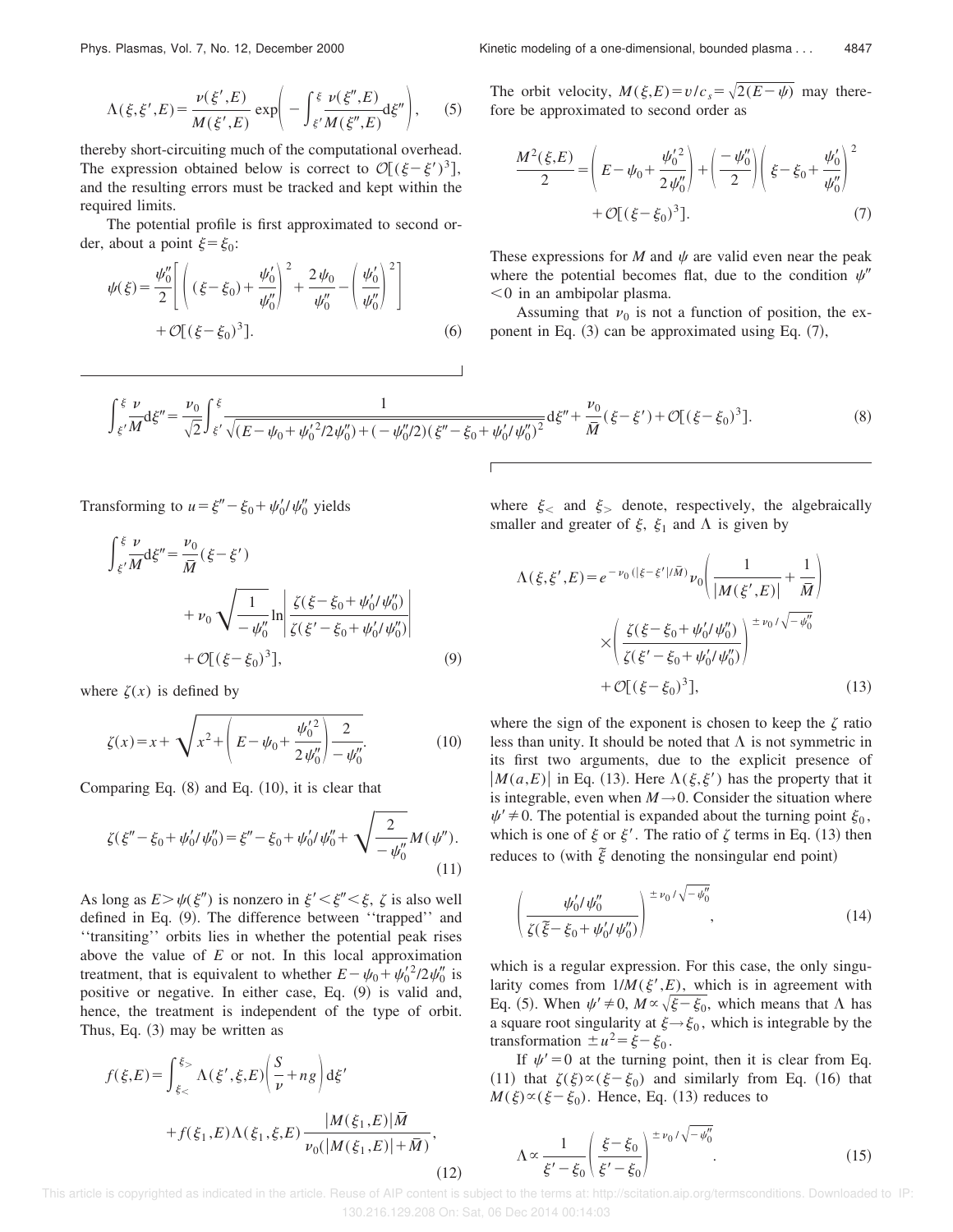Depending upon the location of the singularity, either  $\Lambda$  $\propto (\xi'-\xi_0)^{(\nu_0/\sqrt{-\psi_0''})-1}$ , or  $\Lambda \propto (\xi-\xi_0)^{\nu_0/\sqrt{-\psi_0''}}$ . Clearly this expression is integrable as long as the power of  $\xi - \xi_0$  is greater than  $-1.0$ . The interpretation of this result is that collisions are required to prevent the distribution function from being overwhelmed by the effective source of particles,  $S+ \nu n g$ , at low velocities. This is because particles spend a long time in these low-velocity characteristics and therefore experience a strong fueling from the sources. Only collisions can expel these particles from this portion of phase space and keep the distribution function from becoming singular.

#### **IV. IMPLEMENTATION SCHEME FOR KINETIC CODE**

Equation  $(13)$  is a second-order accurate expression for  $\Lambda(\xi,\xi',E)$ , where  $\psi_0$ ,  $\psi'_0$ , and  $\psi''_0$  are the value, first, and second derivative, respectively, of  $\psi$  at some  $\xi = \xi_0$ . It is valid as long as the location of  $M(\xi, E) = 0$  lies outside (or, at most, on the boundary) of the region of integration. For Eq.  $(9)$  to be accurate, if *M* goes to zero in the vicinity of the region being integrated over, that point should be taken as  $\xi_0$ , the Taylor expansion point. To use Eq. (13) in Eq. (12), it is necessary to approximate  $M(\xi, E)$  by

$$
M(\xi, E) = \sqrt{E - \psi_0 + \frac{\psi_0'^2}{2\psi_0''} - \frac{\psi_0''}{2} \left(\xi - \xi_0 + \frac{\psi_0'}{\psi_0''}\right)^2},
$$
 (16)

wherever it occurs explicitly in Eq.  $(12)$  as well.

From a computational point of view, the issue is to determine the scheme of integration depending on the nature of the orbit and the proximity to a singular point. There are three general cases to consider.

- $(1)$  A region where the velocity does not got to zero. Then the integral may be done directly.
- (2) A region including the location where  $\psi$  reaches its maximum value. Here, even though the velocity goes to zero,  $\Lambda$  remains bounded, and well behaved, as long as  $\lambda_{\text{mfp}}^2$  < 1/-  $\psi_0''$ , i.e., the collision scale length is smaller than the transport scale length in the bulk. So, the integral may be done directly here as well.
- $(3)$  A region where one of the end points is a turning point, i.e., where  $E = \psi$  and  $\psi'$  is nonzero. Then, the integral must be done taking the square root singularity into account.

In cases 1 and 2, a Romberg integration scheme is used to calculate  $f$  from Eq.  $(12)$ . In case 3, Romberg integration is carried out after transforming the integrand according to the transformation given below Eq.  $(14)$ .

Since the problem treated in this paper is the simulation of an internal portion of a plasma, the boundaries of the simulation are made emissive. Specifically, the boundaries are made to emit drifting Maxwellian distributions whose amplitude, drift and temperature are matched to the edge plasma itself:

$$
f_{W}(M) = n_{W} \sqrt{\frac{1}{2 \pi \tau}} \exp\left(-\frac{(M - M_{d})^{2} \tau}{2}\right),
$$
 (17)

TABLE I. Parameters assumed in the runs.

| Parameter              | Value        | Type       |
|------------------------|--------------|------------|
| Mass ratio             | 1836         | Fixed      |
| $D_A$                  | 0.0156       | Fixed      |
| $n_0$                  | 81.9         | Fixed      |
| $T_e/T_i$              | $0.5 - 10.0$ | Varied     |
| $\lambda_{\text{mfp}}$ |              | Solved for |

where  $\tau = T_e / T_0$  is the temperature ratio.  $n_W$  and  $M_d$  have the additional constraint that they conserve particles over all, i.e.,  $n_W M_d = \int_0^1 S_{\text{eff}} d\xi$ .  $S_{\text{eff}}$  here is the effective source, as discussed below Eq.  $(1)$ .

Equation (12) is solved in  $-1 < \xi < 1$  and  $\psi_{\text{min}} < E$  $\leq E_{\text{max}}$  at a set of  $\xi$  locations selected suitably to keep the error from the use of Eq.  $(13)$  within bounds. The set of *E* values at which solutions are obtained is selected to control the error in the calculation of moments of *f*. The choice of  $E_{\text{max}}$  is made by determining the error in the moments due to the neglect of contributions from  $E>E_{\text{max}}$  in Eq. (3),

$$
\int_{M_{\max}}^{\infty} M^{k} f(\xi, M) dM \le \left( \frac{S_{\max}}{\nu_{0}} + n_{\max} \right) \int_{M_{\max}}^{\infty} M^{k} g(M) dM + \int_{M_{\max}}^{\infty} M^{k} f_{\text{Edge}}(M) dM. \tag{18}
$$

For the problem considered, convergence requires the zeroth and first moments, i.e.,  $k=0,1$ .

The electrostatic potential is obtained from the moments of the distribution via the electron equation. The electrons are treated as a collisional, inertia-less fluid, which yields  $[Eq. (22) in Ref. 15]$ 

$$
\psi(\xi) = \psi(0) + \ln\left(\frac{n(\xi)}{n(0)}\right) + \nu_0 \sqrt{\frac{m_e T_e}{m_i T_i}} \int_0^{\xi} M(\xi') d\xi'.
$$
\n(19)

This completes the system of equations that are iteratively solved for until convergence is obtained.

#### **V. RESULTS AND DISCUSSIONS**

The procedure described in the previous section was followed and solutions obtained. Since our purpose in the study was to explore the transport-dominated regime of plasma behavior, a parabolic profile for the density was used as a guess. The parabolic solution comes from the ambipolar diffusion equation.<sup>2</sup> The parameters that were used are described in Table I. A density profile with a fixed peak value,  $n_0$ , and a fixed curvature,  $n_0''$ , was used as the seed to converge the code for various temperature ratios.

Figure 2 displays the profiles for the case of  $T_e = 2T_0$ . Figure  $2(a)$  shows the density profile, which is a near parabola as required by ambipolar considerations. The velocity profile is displayed in Fig.  $2(b)$ . The flow velocities are much smaller than  $c_s$ , as required in the transport regime. The temperature profile (not displayed) was found to be constant to four significant digits, confirming the isothermal nature of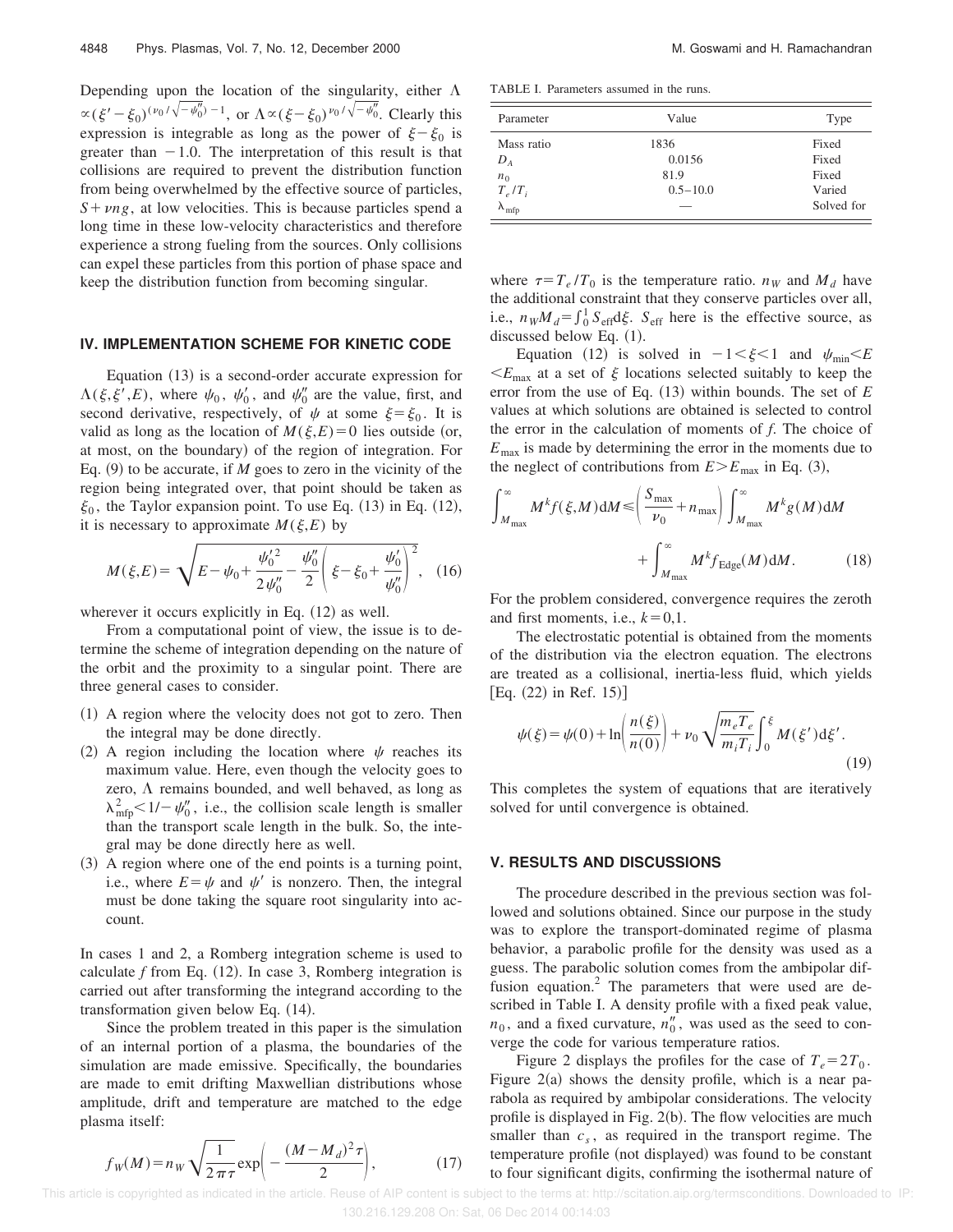

FIG. 2. Self-consistent plasma profiles obtained for the case  $T_e = T_i$  and hydrogen plasma. (a) Density profile of the plasma. As expected for an ambipolar system, it is essentially a parabola. (b) Fluid velocity profile, normalized to  $c_s$ . (c) Potential profile, normalized to  $T_e/e$ . (d) The flux of particles, calculated from plasma quantities. This is a check on the numerical accuracy of the code, as it should be linear.

the plasma. The potential profile is displayed in Fig.  $2(c)$ . Figure  $2(d)$  displays the particle flux as a function of position. The quantity plotted is actually

$$
\int_{-\infty}^{\infty} \left( Mf(\xi, M) + \int_{0}^{\xi} \nu(M) [f(\xi', M) - n(\xi')g(M)]d\xi' \right) dM.
$$
 (20)

From Eq.  $(1)$ , for a uniform, Maxwellian source of unit amplitude, this quantity should be exactly  $\xi$ .

The density profile was converged for different temperature ratios. Convergence was obtained with the *same* density profile though with different  $\lambda_{\text{mfp}}$  when the temperature ratio was changed from 0.5 to 16. Table II displays the relative errors in the calculation of density, velocity and particle flux for these runs. The errors were defined as the root-meansquare relative errors in the quantities. The deviation of the calculated particle flux from its theoretical value of  $\Gamma = \xi$ provides a means to check the accuracy of the code. The observed accuracies were found to be consistent with the accuracy of the individual algorithms in the code.

TABLE II. Relative error in density, velocity and flux for different temperature ratios.

| $T_e/T_i$  | $\Delta n/n$                                 | $\Delta v/v$                                 | $\Delta\Gamma/\Gamma$ |
|------------|----------------------------------------------|----------------------------------------------|-----------------------|
| 1.0        | $8.0 \times 10^{-5}$                         | $1.5 \times 10^{-3}$                         | 0.0025                |
| 2.0<br>4.0 | $3.0 \times 10^{-4}$<br>$3.5 \times 10^{-4}$ | $9.0 \times 10^{-3}$<br>$7.0 \times 10^{-3}$ | 0.0025<br>0.0040      |
| 5.0        | $4.5 \times 10^{-4}$                         | $7.0 \times 10^{-3}$                         | 0.005                 |
| 6.0<br>8.0 | $5.5 \times 10^{-4}$<br>$7.0 \times 10^{-4}$ | $6.0 \times 10^{-3}$<br>$6.5 \times 10^{-3}$ | 0.0080<br>0.021       |
| 10.0       | $6.0 \times 10^{-4}$                         | $5.0 \times 10^{-3}$                         | 0.055                 |



FIG. 3. The  $\lambda_{\text{mfp}}$  values obtained from the code for varied temperature ratios. Since the density profile was the same in all cases, the ambipolar diffusion coefficient  $D_A$  is also the same. The plus symbols are the  $\lambda_{\text{mfp}}$ values required in each case to obtain convergence. The solid line is a plot of Eq.  $(32)$ . The dashed line is the fluid theory expression for  $D_A$  $= \lambda_{\rm mfp} \sqrt{1 + T_e/T_i}/(1 + \sqrt{m_e T_e/m_i T_i})$ , with  $\lambda_{\rm mfp}$  adjusted to give a best fit. The dot–dashed line is the function 0.0145  $\exp(-T_e/9.768T_i)$  fitted to the numerical data.

Since the density profile was a parabola in these runs, the second derivative of the density was fixed. Thus, the ambipolar diffusion coefficient was known. For this situation, Fig. 3 displays the variation of  $\lambda_{\text{mfp}}$  with the temperature ratio,  $\tau = T_e / T_i$ . The plus symbols are the actual values obtained by converging the kinetic code. The corresponding fluid expression linking  $\lambda_{\text{mfp}}$  and  $D_A$  is [Eq. (B3) in Ref. 15]:

$$
D_A = \frac{\overline{M}^2}{\nu_0} \frac{1 + T_e / T_i}{1 + \sqrt{m_e T_e / m_i T_i}}.
$$
\n(21)

The dashed line in Fig. 3 is obtained from this formula. This fluid relationship has a kinetic equivalent. At the peak of the density profile (i.e., at  $\xi=0$ ), the distribution function can be approximately solved using Eq.  $(3)$ ,

$$
f(\xi, v) \approx \int_{\tau_W}^{\tau} \left[ \left( n + \frac{S_0}{\nu} \right) g \right]_0^{\tau}
$$

$$
+ \left[ \left( n + \frac{S_0}{\nu} \right) g \right]_0^{\tau} \left| \left( \frac{(\xi - \xi')^2}{2} \right) e^{-(\tau - \tau')} d\tau', \quad (22)
$$

where the profiles have been expanded to second order in  $\xi$ about  $\xi=0$ , the contribution from the initial condition ignored (since  $L \gg \lambda_{\text{mfp}}$ ), and the integral transformed to ( $\tau$  $-\tau_w$ )= $\int_{\xi_W}^{\xi} \nu/M d\xi'$ , which is the Lagrangian time normalized to inverse collision frequency. Equation  $(22)$  can be rewritten as

$$
f(\xi, v) \approx \left( n + \frac{S_0}{\nu} \right) g \left|_{0} + \left[ \left( n + \frac{S_0}{\nu} \right) g \right]'' \right|_{0}
$$

$$
\times \int_{\tau_W}^{\tau} \frac{(\xi - \xi')^2}{2} e^{-(\tau - \tau')} d\tau'. \tag{23}
$$

 This article is copyrighted as indicated in the article. Reuse of AIP content is subject to the terms at: http://scitation.aip.org/termsconditions. Downloaded to IP: 130.216.129.208 On: Sat, 06 Dec 2014 00:14:03